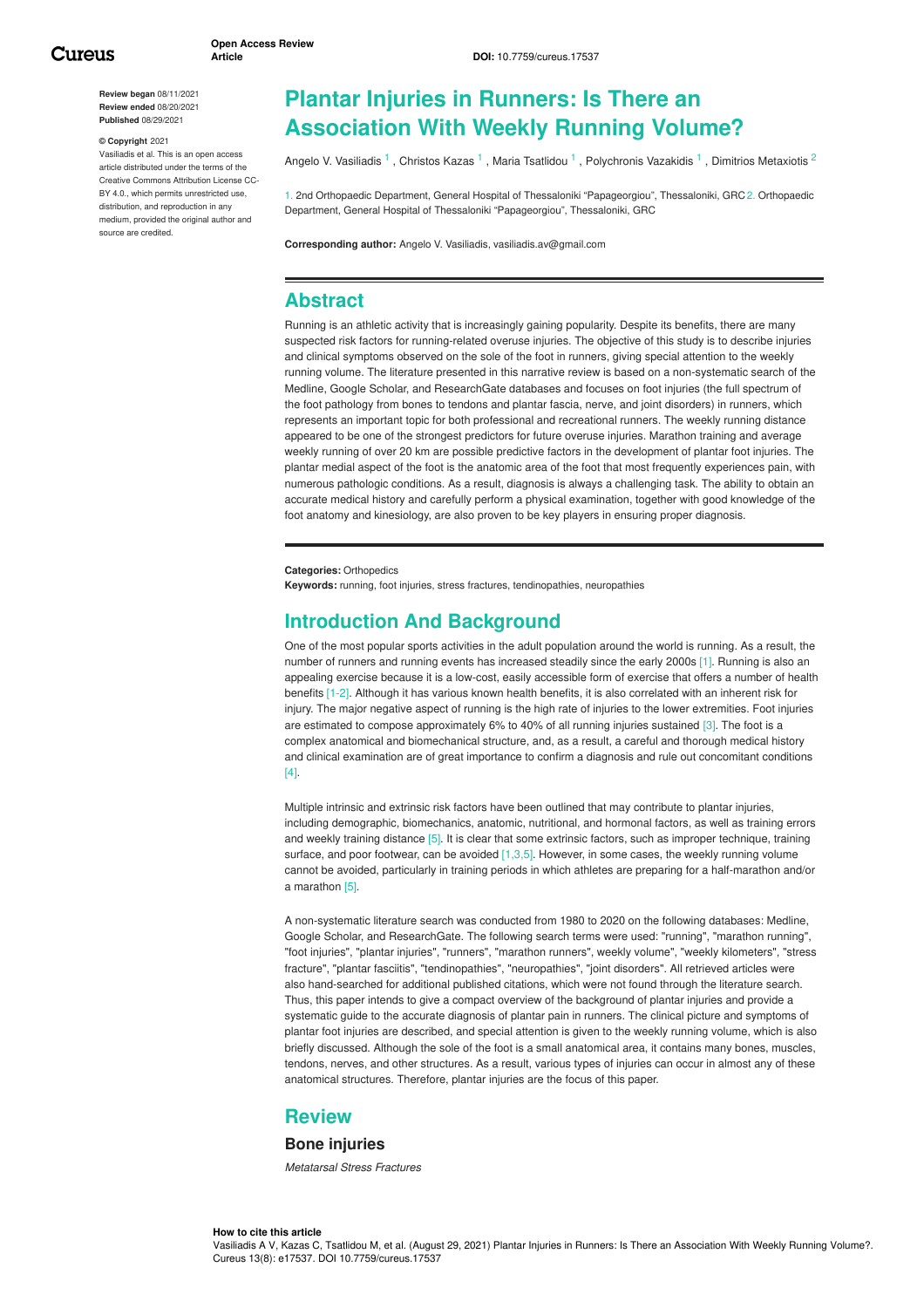Stress fractures in the metatarsal bones are most common in the second or third metatarsals while they are less common in the fourth and fifth metatarsals [5]. The second metatarsal is particularly vulnerable to injury because it is thinner and often longer than the adjacent first metatarsal while it is encompassed more rigidly by the cuneiforms (Figure *[1](#page-1-0)*) [3,5]. The fracture typically occurs in the neck or the distal part of the diaphysis with forces being the highest during running. Biomechanical data suggest that foot pronation during running helps distribute the stress throughout the lower extremity and especially in the metatarsal [6]. The overall incidence of metatarsal stress fractures ranges from 10% to 25% of all lower extremity stress fractures [5,7]. The patients complain of forefoot pain, which increases during jogging and running and is relieved during rest. Examination reveals tenderness in the affected bones, inability to toe walk, and sometimes dorsal forefoot swelling [3,8]. A weekly training volume between 90 km and 110 km/week appears to be a crucial factor for the development of a stress fracture at the base of the first metatarsal [5,9].

<span id="page-1-0"></span>

**FIGURE 1: 3D anatomical drawing of the plantar aspect of the foot, illustrating the course of the flexor hallucis longus (FHL), the lateral plantar nerve (LPN), the medial plantar nerve (MPN), and the plantar fascia (PF)**

Colored shapes show the most common and painful anatomical areas and indicate where the pain radiates (orange for bone stress fractures, blue for rigid joints, yellow for nerve injuries, green for tendon injuries, and purple for plantar fasciitis).

*Navicular Stress Fractures*

Navicular stress fractures are considered high risk due to the rate of nonunion caused by poor and unusual vascular supply at the most often affected middle third of the navicular body (Figure *[1](#page-1-0)*) [3,10]. Tarsal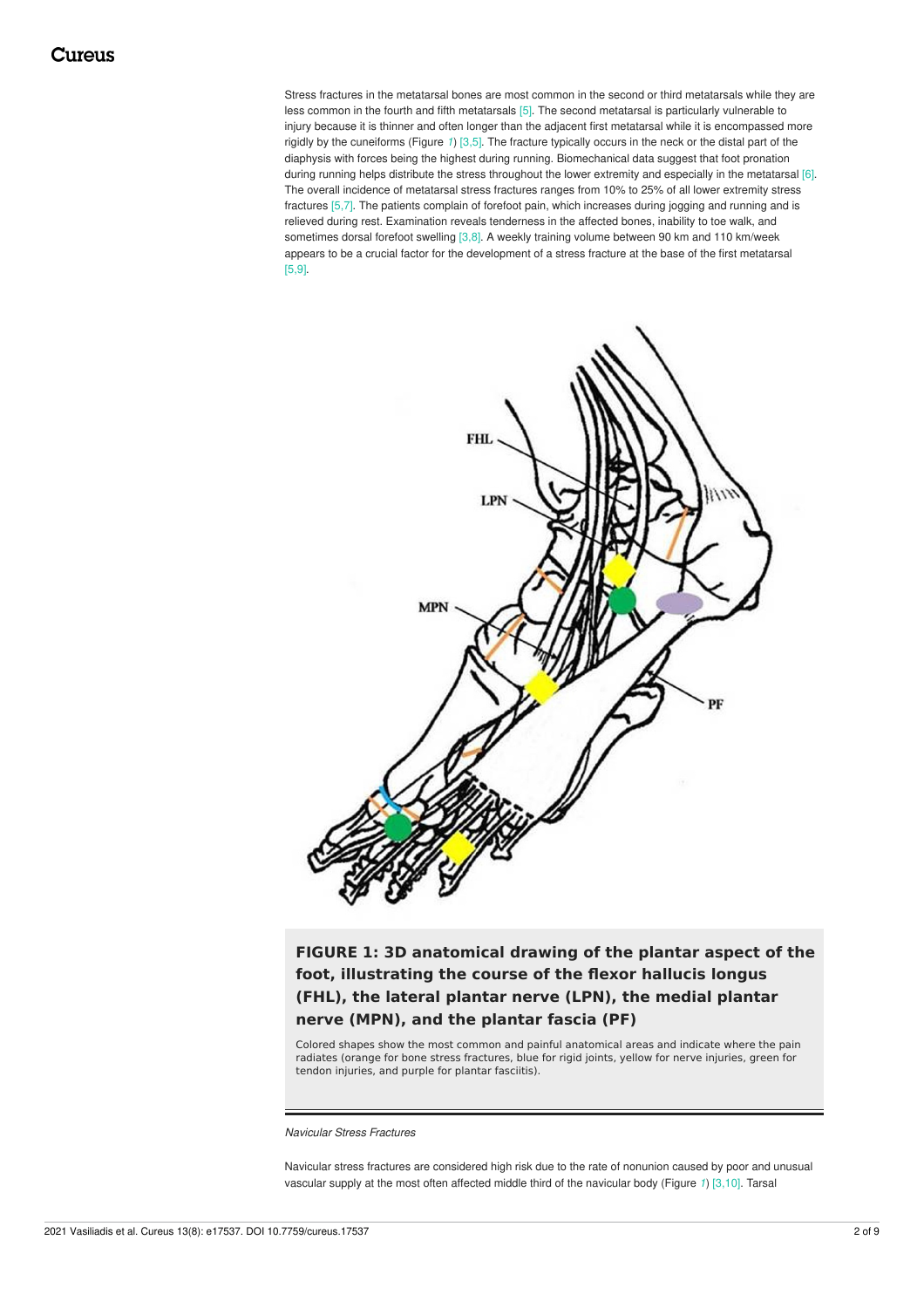navicular stress fractures are seen in 1%-3% of all stress fractures [5]. Patients typically present with a history of a vague, aching pain in the dorsal midfoot that may radiate along the medial arch of the foot [3]. In clinical examination, patients often complain of navicular bone pain, particularly at the dorsal aspect or "N spot" (the dorsal aspect of the navicular bone between the anterior tibialis tendon and extensor hallucis longus tendon). Pain may be reproducible with hopping and standing on the toes in the equinus position and typically increases with activity such as running  $[10]$ . Anatomical variations, such as flat foot $[9]$ , with a recent increase in training volumes, have been reported [10]. This type of injury is found most commonly in track-and-field athletes and in middle-distance runners, but it may be also found in long-distance runners [3,10-11]. Runners who run 64-161 km/week are more likely to present a tarsal navicular stress fracture [5,12-13].

### *Calcaneus Stress Fractures*

Stress fractures of the calcaneus are normally seen in 1.3%-5.7% of all running fractures, followed by metatarsal and tarsal navicular stress fractures [5]. Typically, this injury occurs within the posterior tuberosity (Figure [1](#page-1-0)), oriented perpendicular to the natural trabecular pattern from dorsoproximal to plantar distal [5]. Common symptoms include plantar or diffuse heel pain with weight-bearing, which is typically relieved during rest. Physical examination reveals pain with medial and lateral compression of the heel. As a result, a positive calcaneal squeeze test with some swelling suggests the diagnosis. Furthermore, there may be pain with palpation of the plantar or posterior heel [8]. A history of an increase in daily training intensity and/or frequency is a risk factor for a possible calcaneus stress fracture [14]. It is notable that a running training program of up to approximately 90 km/week appears to contribute to the development of calcaneus stress fracture [15].

#### *Cuneiform Stress Fractures*

Stress fracture of the cuneiform bones is a rare condition that is a result of torsional and compressive forces between the planted forefoot and the relatively larger hindfoot. Stress fracture of the medial cuneiform is more commonly seen in cuneiform bones (Figure *[1](#page-1-0)*) [8]. Unlike bones with a diaphysis, cuneiform stress fractures can be found as transverse sclerotic zone across the long axis of the bone [8]. On clinical examination, significant midfoot swelling and ecchymosis along the plantar foot can be observed. Tenderness is found on the medial aspect of the medial cuneiform bone and the naviculocuneiform joint. Weekly running (25 km/week) is associated with an increased risk of a stress fracture in the medial cuneiform bone [16].

#### *Proximal Phalanx of the Great Toe Stress Fractures*

Stress fractures of the foot are common while stress fractures of the toes are rare injuries[17]. Typically, this injury occurs in the proximal phalanx of the great toe, where repetitive higher loads appear during running while the great toe is rapidly flexing upward (Figure *[1](#page-1-0)*) [18]. This action often results in an avulsiontype stress fracture of the medial base of the proximal phalanx of the great toe. Physical examination shows mild swelling and pain localized to the medial aspect of the first metatarsophalangeal joint (MTJ). A weekly training volume of 20-42 km/week appears to be crucial for the development of a stress fracture in the proximal phalanx of the great toe [17-18].

#### *Sesamoid Stress Fractures*

Stress fractures of the sesamoids are seen less frequently than the above (approximately 1% of all running injuries) [5,19]. The medial sesamoid is more prone to injuries due to the higher loading on it by the first metatarsal head during running (Figure *[1](#page-1-0)*) [5]. Pain is typical during the toe-off phase of gait, and findings from physical examination include a restricted and painful range of MTJ motion, tenderness, and diminished plantar flexion [5,20-21]. A high level of running (60-100 km/week) is associated with a significantly increased risk for a sesamoid stress fracture [20].

#### *Plantar Fasciitis*

Plantar fasciitis (PF) is one of the most common causes of arch pain and one of the most common foot injuries in runners [11]. PF is usually characterized by localized pain in the plantar fascia insertion in the plantar aspect of the foot, near the medial tubercle of the calcaneus (Figure *[1](#page-1-0)*) [2,11]. It seems that the incidence of PF is related to the years of running, the days and kilometers of running per week, and the athlete's height [11]. Other risk factors for developing PF are pes planus foot structure, excessive pronation, and decreased ankle dorsiflexion [3]. Runners with PF in the acute stage show a lower weekly training volume and a lower loading rate on the hindfoot than those of runners in the chronic stage. This is due to the fact that in the chronic stage of PF, the loss of elasticity of the heel pad leads to failure in the shockabsorbing mechanism, which results in higher loads on the hindfoot [2]. Running has a considerable influence on the occurrence of PF since it is found in 42% of middle-distance runners and 25% of longdistance runners [11]. PF can occur in long-distance runners when their training programs have regimens of 40-130 km/week [2,11,22].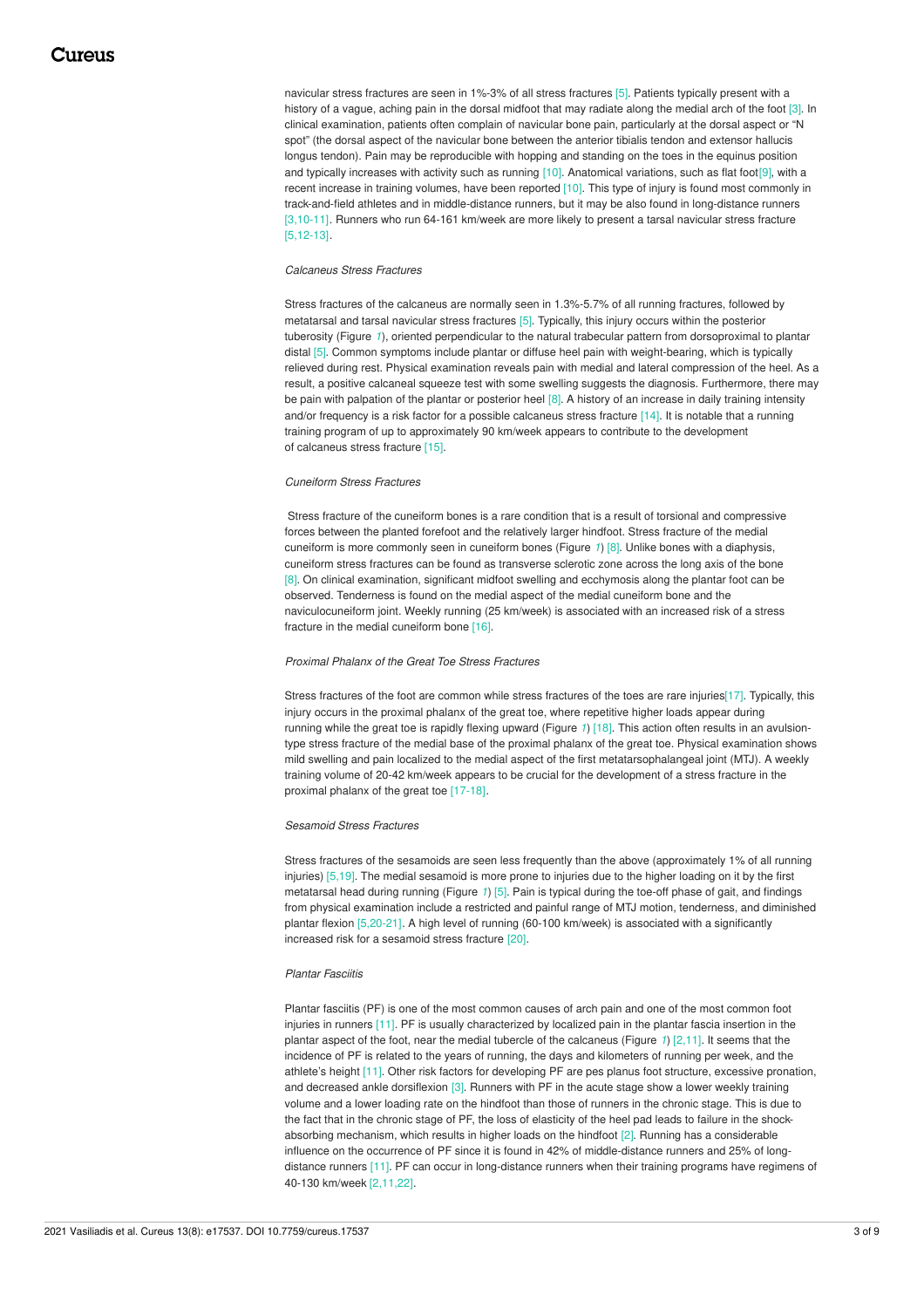## **Tendinopathies**

*Flexor Hallucis Longus Tendinopathy*

Tenosynovitis of the flexor hallucis longus (FHL) is an unusual chronic disorder that is associated with longdistance runners who perform repetitive forceful push-offs [4,23]. Pain can occur anywhere throughout the course of the tendon, although the pain is usually localized to the posteromedial ankle [4]. The pain can be elicited with active and passive plantar flexion of the interphalangeal joint of the great toe (Figure *[1](#page-1-0)*) [4,23]. A history of moderate swelling and tenderness in the sheath of the FHL behind the medial malleolus and plantar to the sustentaculum tali has been described in a long-distance runner without previous injuries or medical illnesses. Athletes who increase their running weekly schedule (especially from 30 to 50 km/week) are prone to this type of injury [23].

*Flexor Hallucis Longus Rupture*

Chronic tenosynovitis of the flexor hallucis longus (FHL) tendon can result in complete rupture of the FHL tendon. A potential explanation and possible mechanism of injury is that chronic overuse can lead to thickening of the tendon, ultimately leading to complete rupture [21]. Rupture of the FHL tendon must be diagnosed early because of its potential to lead to a disability. Total rupture of the FHL tendon distal to the knot of Henry can cause loss of push-off strength during walking, jumping, and running [21]. Usually, the FHL tendon ruptures at its fulcrum sites, as it runs around the sustentaculum tali (pain in the medial arch of the foot) (Figure *[1](#page-1-0)*) [24-25] and the sesamoid groove (pain in the MTP joint)[26]. A prodromal pain in the push-off phase during running at the plantar aspect of the MTP joint may be revealed from medical history [26]. Acute pain, combined with a popping sensation under the forefoot and accompanied with the loss of the ability to strongly push off from the great toe, is usually described [21,24-26]. Physical examination is likely to reveal mild swelling and tenderness at the plantar aspect of the great toe, no active flexion, and painful passive flexion/extension of the MTP joint of the great toe [26]. Long-distance professional runners [21], a high volume of weekly kilometers (120-150 km/week)[25], and preparation for a marathon are possible risk factors [24,26].

## **Neuropathies**

### *Morton's Neuroma*

Nerve pathologies are a common cause of lower limb pain in runners[27]. Repetitive traumas to the metatarsals and hyperextension at the MTP joints have been linked to the development of Morton's neuroma [28]. Runners usually describe neuropathic pain between the third and fourth toes (Figure*[1](#page-1-0)*). Burning, cramping, or tingling pain in the toes are common while night pain has been reported [27]. Clinical examination with squeezing inward from the medial and lateral sides of the metatarsals results in pain in the third webspace, which is consistent with Morton's neuroma. Running four to six times per week and participation in running races (5 to 12 km) are potential risk factors [29].

#### *Jogger's Foot*

Medial plantar nerve entrapment is typically described in runners as a syndrome of neuropathic pain radiating along the medial heel (hindfoot) and longitudinal arch (midfoot) [27-28]. This condition is also known as jogger's foot [27]. Runners typically report a burning heel pain radiating along the medial longitudinal arch toward the plantar aspect of the first and second toes with accompanying numbness on the sole of the foot behind the great toe (Figure *[1](#page-1-0)*) [27-28,30]. Physical examination reveals marked tenderness at the entrapment point of the medial plantar nerve just behind the navicular tubercle while tapping the nerve causes dysesthesia and a positive Tinel's test. Valgus foot structure, amateur joggers with no previous running profile, and long-distance running (> 25 km) are potential risk factors for medial plantar nerve entrapment [30].

#### *Baxter's Nerve*

Entrapment of the first branch of the lateral plantar nerve (LPN), also known as Baxter's nerve, is commonly encountered in athletes, but it is often misdiagnosed [28]. This syndrome usually causes neuropathic pain in runners, joggers, and ballerinas, so it is important to differentiate heel pain among the athletic population [27-28]. Runners describe pain along the medial heel, usually in the first branch of the LPN as it passes between the abductor hallucis and flexor digitorum brevis and above the quadratus plantae (Figure *[1](#page-1-0)*) [28,31]. Clinical examination can reveal tenderness in the proximal plantar fascia and the medial tuberosity of the calcaneus [31] with a positive Tinel's test [28]. Middle- and long-distance running is a potential risk factor for entrapment of the first branch of the LPN [31-32].

### **Joint disorders**

*Hallux Rigidus*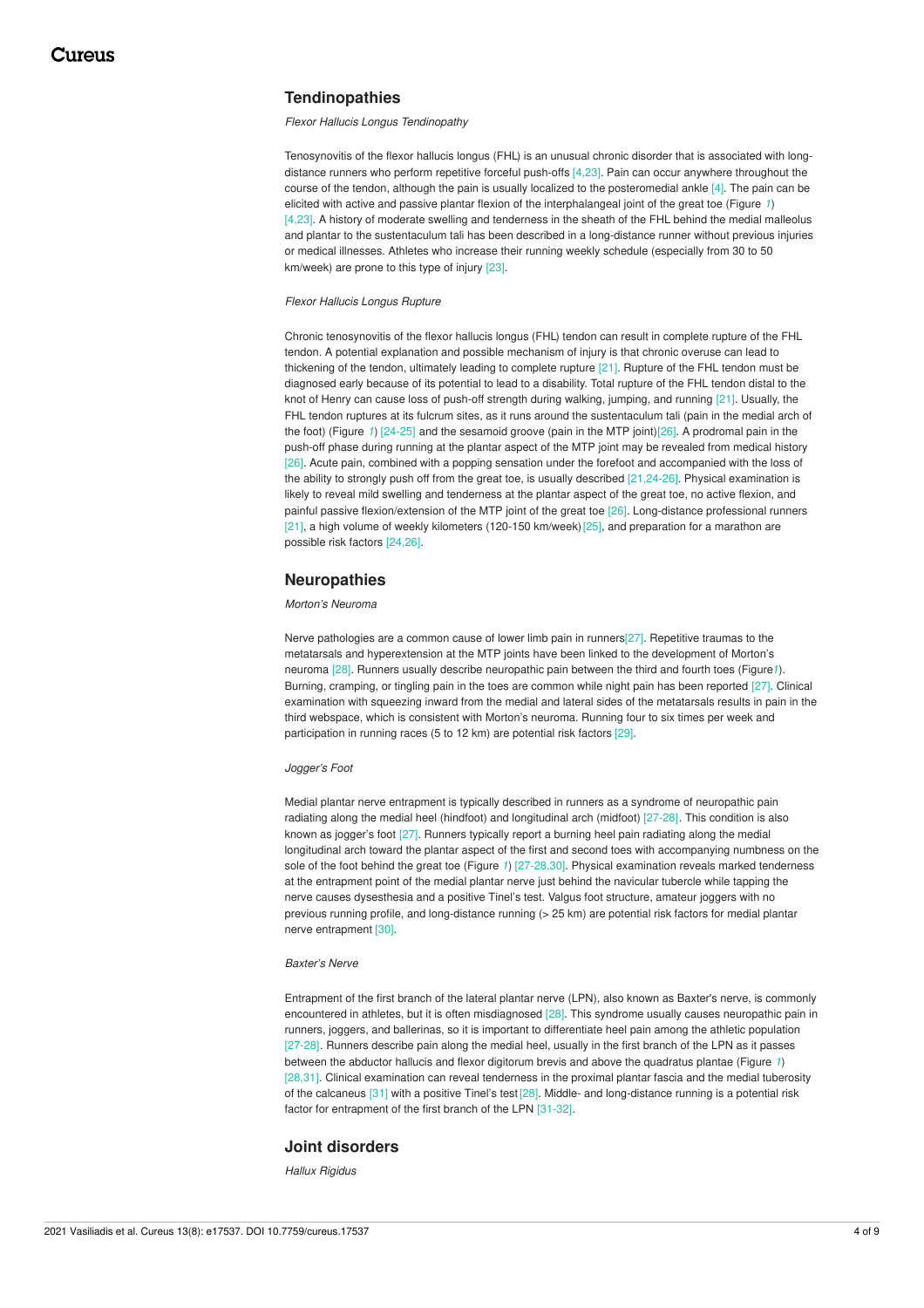Hallux rigidus is a common joint pathology that may contribute to forefoot pain in runners[4,33-34]. During a normal gait, the first MTP joint bears 40% to 60% of bodyweight; however, during jogging and running, the MTP joint bears two to three times and up to eight times bodyweight [34]. Runners may present with pain, crepitus, and stiffness during running [4,33]. The physical examination can reveal pain along the medial border of the great toe (Figure *[1](#page-1-0)*) and a limited range of motion in dorsiflexion and plantar flexion. A positive grind test, where the physician applies axial compression and rotation/circumduction motion to the first MTP joint, can be diagnostically helpful [4]. Long-distance runners with a weekly volume of over 40 km/week are at risk of developing hallux rigidus [33].

Table *[1](#page-4-0)* provides the correlation between different types of plantar injuries and the weekly running volumes.

<span id="page-4-0"></span>

| Category<br>[References]             | <b>Diagnosis</b>                       | Anatomic area of pain                                                                                                  | <b>Running (km/week)</b>                        |
|--------------------------------------|----------------------------------------|------------------------------------------------------------------------------------------------------------------------|-------------------------------------------------|
| Bone injuries [9,12-<br>13,15-18,20] | Metatarsal<br>stress fractures         | Forefoot pain, swelling of the dorsum of the foot at the<br>metatarsocuneiform joint                                   | 90-110 km/week                                  |
|                                      | Navicular<br>stress fractures          | Dorsal midfoot pain, "N spot" that may radiate to the<br>medial aspect of the longitudinal arch                        | 60-160 km/week                                  |
|                                      | Calcaneus<br>stress fractures          | Plantar heel pain                                                                                                      | Up to 90 km/week                                |
|                                      | Medial<br>cuneiform<br>stress fracture | Tenderness in the medial aspect of the medial<br>cuneiform bone and the NCI                                            | Up to 25 km/week                                |
|                                      | <b>PPGT stress</b><br>fracture         | Pain around the MTP joint of the great toe                                                                             | 20-42 km/week                                   |
|                                      | Sesamoid<br>stress fractures           | Pain in the left medial forefoot                                                                                       | 60-100 km/week                                  |
| Fascia<br>condition [2,11,22]        | <b>Plantar fasciitis</b>               | Arch pain, pain in the plantar fascia insertion near the<br>medial tubercle of the calcaneus                           | Acute: 40 km/week<br>Chronic: 45-130<br>km/week |
| Tendinopathies [21,23- FHL<br>261    | tendinopathy                           | Plantar aspect of MTP joint behind the medial<br>malleolus and plantar to the sustentaculum tali                       | Increase from 30 to 50<br>km/week               |
|                                      | FHL rupture                            | Medial arch of the foot, plantar aspect of the MTP<br>joint, painful passive flexion/extension of MTP joint            | 120-150 km/week                                 |
| Neuropathies [29-32]                 | Morton's<br>neuroma                    | Plantar pain between the 3rd and 4 <sup>th</sup> metatarsal<br>(3 <sup>rd</sup> webspace)                              | Races: 5-12 km;<br>Increase weekly<br>running   |
|                                      | Jogger's foot                          | Pain in the medial longitudinal arch, burning heel pain                                                                | ≥25 km/week; Long-<br>distance runners          |
|                                      | Baxter's<br>neuropathy                 | Heel pain in the proximal plantar fascia and the<br>medial tuberosity of the calcaneus                                 | Middle/long-distance<br>runners                 |
| Joint disorders [33-34]              | Hallux rigidus                         | Pain along the medial border of the great toe, pain<br>with dorsiflexion and plantar flexion of the first MTP<br>joint | $\geq$ 40 km/week                               |

# **TABLE 1: Plantar foot injuries, anatomic area of pain, and its correlation with weekly running volume**

PPGT: proximal phalanx of the great toe; NCJ: naviculocuneiform joint; MTP: metatarsophalangeal; FHL: flexor hallucis longus

### **Discussion**

Running is one of the most popular and accessible athletic activities among all ages with many beneficial effects, including cardiovascular fitness and skeletal health [1-2]. However, professional and recreational runners are always at risk of injuries to the lower extremities and especially in various structures of the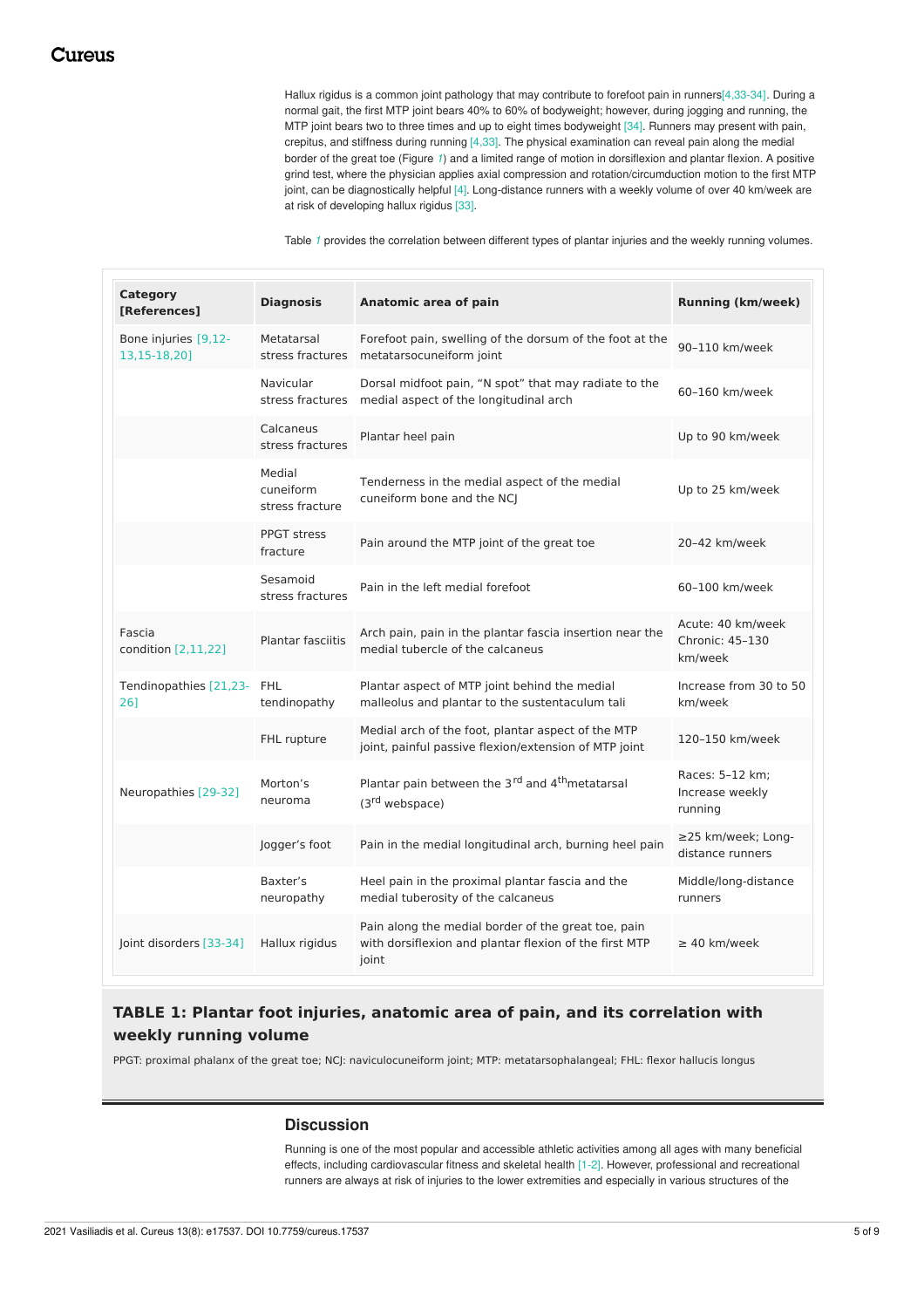foot. The risk factors that contribute to these injuries have also been reported and divided into nonmodifiable and modifiable risk factors [1]. It is assumed that among the modifiable risk factors studied, there is an undoubted correlation between the development of foot injuries and running biomechanics (runner's technique), as well as the weekly running distance [1,35-36].

Van Gent et al. [37] conducted a systematic review of injuries in recreational and professional long-distance runners. They reported that the foot is the second most common site of lower extremity running injuries. During running, pronounced forces develop between the foot and the ground while the vertical force approaches more than two times the bodyweight [38]. Wang et al. [39] have suggested that a higher plantar pressure is presented underneath the medial side of the foot during running, despite the running surface. They also reported a long contact time in the medial forefoot when running [39]. These results are identical to those reported by Orendurff et al. [40], who found that there is great peak plantar pressure to the medial forefoot in the anatomic area of the great toe and first metatarsal during the propulsion phase of running. Similarly, in the current study, injuries are commonly described to involve the plantar medial aspect of the foot. The pain that is typically described by athletes radiates from the medial tuberosity of the calcaneus, extends across the medial aspect of the longitudinal arch, and ends at the great toe (Figure *[2](#page-5-0)*).

<span id="page-5-0"></span>

**FIGURE 2: Illustration presents the anatomical regions of plantar foot pain in runners, "the plantar challenge."**

According to the literature, the weekly running distance appears to be the strongest predictor for future overuse injuries [1,35] and may predispose runners to foot overuse injuries affecting bones, tendons, nerves, and joints [3-4]. From the present study, it is clear that the medial column of the foot is prone to injuries (Figure *[2](#page-5-0)*). The weekly running distance that can result in an overuse injury in bones is between 20 and 160 km/week [9,12-13,16-18,20]. The respective distance for tendon injuries is 30 to 150 km/week[23-26], that for plantar fascia injuries is 40 to 130 km/week[2,11,22], and that for joint injuries is 40 km/week [33-34]. Nerves are more susceptible to injuries when compared with these anatomical structures (Table*[1](#page-4-0)*)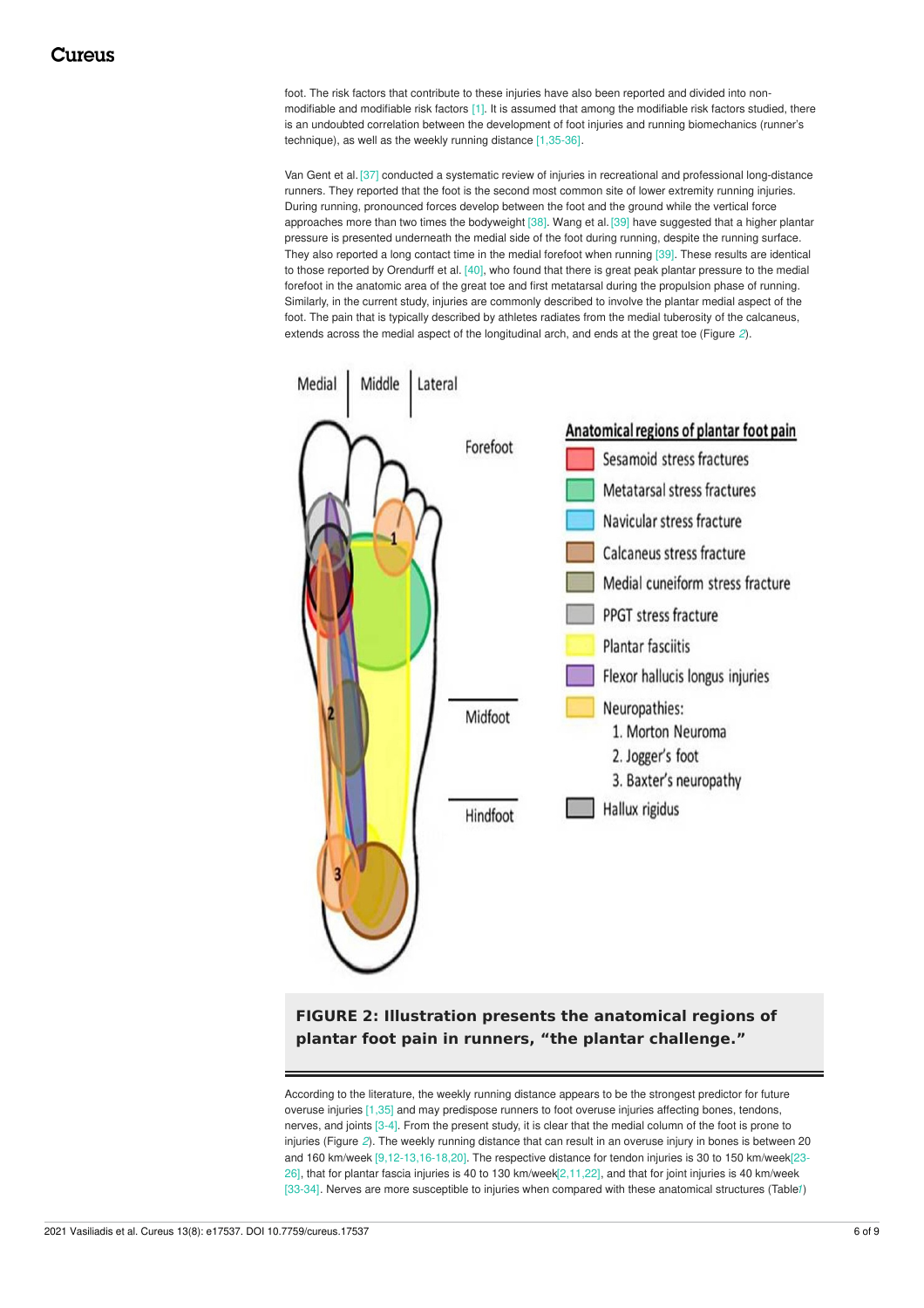### [29-30].

Anatomically speaking, the foot can be divided into three distinct regions: the forefoot, the midfoot, and the hindfoot (Figure *[2](#page-5-0)*). This allows a better step-by-step approach in diagnosing plantar pain in runners. The pain can be localized in a particular anatomical area or/and in a larger area causing a diagnostic dilemma [4,11]. The "plantar challenge" is helpful to physicians but inconvenient for patients[4,11,22]. The diagnostic algorithm described in the current study is based on the findings of the current literature, and its main purpose is to be used as a diagnostic tool for physicians in order to ensure proper diagnosis (Figure *[3](#page-6-0)*).

<span id="page-6-0"></span>

**FIGURE 3: A diagnostic algorithm for plantar foot pain in runners according to the anatomical regions and columns**

## **Conclusions**

It is obvious that there is an association between plantar injuries in runners and weekly running volume, and the diagnosis of foot pain in runners can be challenging. Marathon training and average weekly running distances of over 20 km are possible factors in the development of plantar injuries. Overall, a long-distance runner who also competes professionally at a high level are vulnerable to plantar foot injuries. The plantar medial aspect of the foot is the anatomic area of the foot that most frequently experiences pain, with numerous pathologic conditions. As a result, diagnosis is always a challenging task. Generally, a careful medical history and physical examination, together with good knowledge of the anatomy and kinesiology of the foot during running and its relation to the other lower limbs, will in most cases facilitate a more accurate diagnosis and the scheduling of a suitable treatment.

# **Additional Information**

## **Disclosures**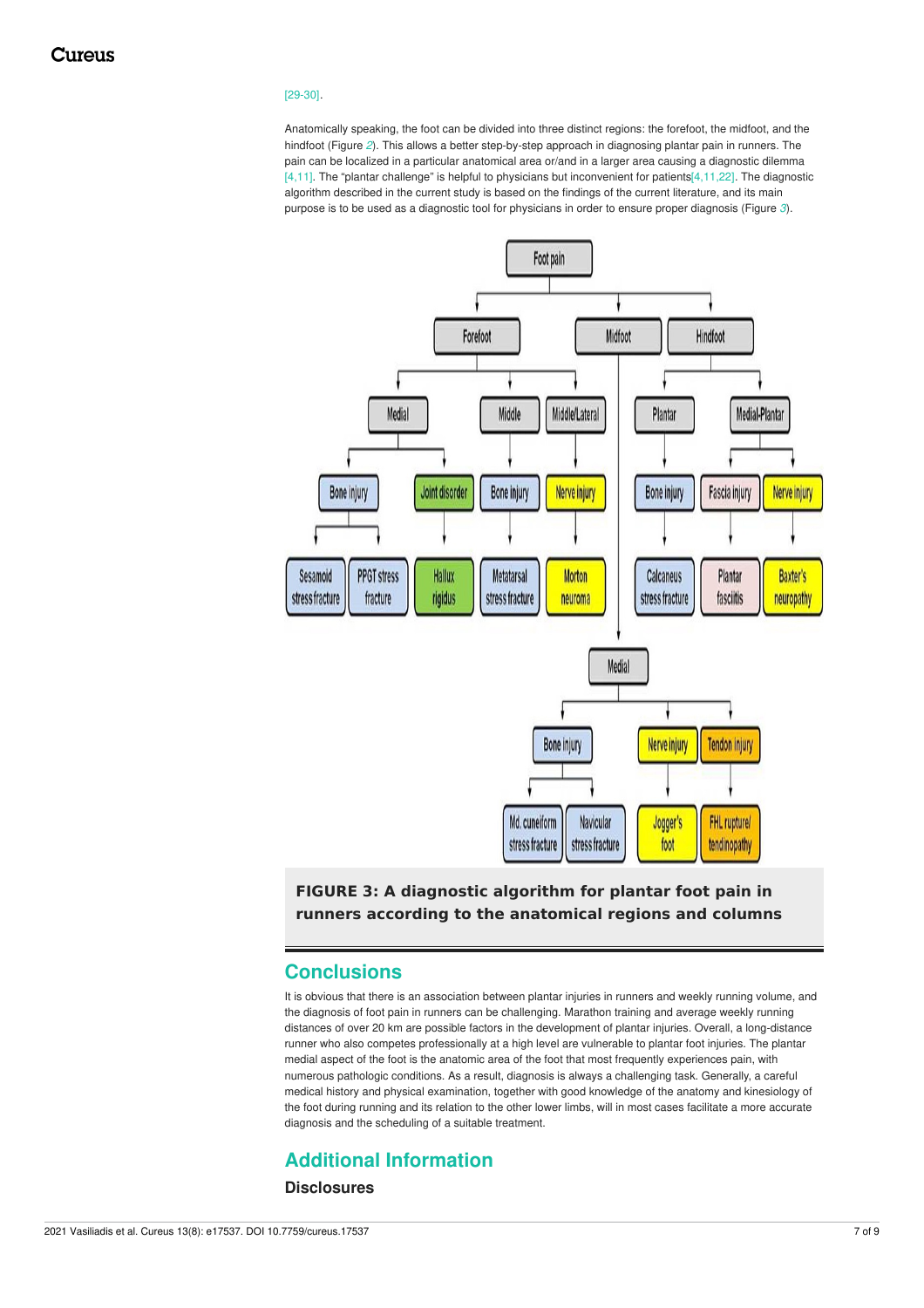**Conflicts of interest:**In compliance with the ICMJE uniform disclosure form, all authors declare the following: **Payment/services info:** All authors have declared that no financial support was received from any organization for the submitted work. **Financial relationships:** All authors have declared that they have no financial relationships at present or within the previous three years with any organizations that might have an interest in the submitted work. **Other relationships:** All authors have declared that there are no other relationships or activities that could appear to have influenced the submitted work.

## **References**

- 1. van der Worp MP, ten Haaf DS, van Cingel R, de Wijer A, Nijhuis-van der Sanden MW, Staal JB: Injuries in runners; a systematic review on risk factors and sex differences. PLoS One. 2015, [10:e0114937.](https://dx.doi.org/10.1371/journal.pone.0114937) [10.1371/journal.pone.0114937](https://dx.doi.org/10.1371/journal.pone.0114937)
- 2. Ribeiro AP, João SM, Dinato RC, Tessutti VD, Sacco IC: Dynamic patterns of forces and loading rate in runners with unilateral plantar fasciitis: a [cross-sectional](https://dx.doi.org/10.1371/journal.pone.0136971) study. PLoS One. 2015, 10:e0136971. [10.1371/journal.pone.0136971](https://dx.doi.org/10.1371/journal.pone.0136971)
- 3. Kindred J, Trubey C, Simons SM: Foot injuries in [runners](https://dx.doi.org/10.1249/JSR.0b013e31822d3ea4). Curr Sports Med Rep. 2011, 10:249-54. [10.1249/JSR.0b013e31822d3ea4](https://dx.doi.org/10.1249/JSR.0b013e31822d3ea4)
- 4. Tenforde AS, Yin A, Hunt KJ: Foot and ankle [injuries](https://dx.doi.org/10.1016/j.pmr.2015.08.007) in runners. Phys Med Rehabil Clin N Am. 2016, 27:121- 37. [10.1016/j.pmr.2015.08.007](https://dx.doi.org/10.1016/j.pmr.2015.08.007)
- 5. Vasiliadis AV: [Common](https://dx.doi.org/10.4103/1319-6308.197457) stress fractures in runners: an analysis. Saudi J Sports Med. 2017, 17:1-6. [10.4103/1319-6308.197457](https://dx.doi.org/10.4103/1319-6308.197457)
- 6. Behrens SB, Deren ME, Matson A, Fadale PD, Monchik KO: Stress fractures of the pelvis and legs in athletes: a review. Sports Health. 2013, 5:165-74. [10.1177/1941738112467423](https://dx.doi.org/10.1177/1941738112467423)
- 7. [Chuckpaiwong](https://dx.doi.org/10.1136/bjsm.2006.033571) B, Cook C, Pietrobon R, Nunley JA: Second metatarsal stress fracture in sport: comparative risk factors between proximal and non-proximal locations. Br J Sports Med. 2007, 41:510-4. [10.1136/bjsm.2006.033571](https://dx.doi.org/10.1136/bjsm.2006.033571)
- 8. Mayer SW, Joyner PW, Almekinders LC, Parekh SG: Stress [fractures](https://dx.doi.org/10.1177/1941738113486588) of the foot and ankle in athletes. Sports Health. 2014, 6:481-91. [10.1177/1941738113486588](https://dx.doi.org/10.1177/1941738113486588)
- 9. Percy EC, Gamble FO:An epiphyseal stress fracture of the foot and shin splints in an anomalous calf muscle in a runner. Br J Sports Med. 1980, 14:110-3, 10.1136/bism. 14.2-3.110
- 10. Harrast MA, Colonno D: Stress [fractures](https://dx.doi.org/10.1016/j.csm.2010.03.001) in runners. Clin Sports Med. 2010, 29:399-416. [10.1016/j.csm.2010.03.001](https://dx.doi.org/10.1016/j.csm.2010.03.001)
- 11. Di Caprio F, Buda R, Mosca M, Calabro' A, Giannini S:Foot and lower limb diseases in runners: [assessment](https://www.ncbi.nlm.nih.gov/pmc/articles/PMC3761810/) of risk factors. J Sports Sci Med. 2010, 9:587-96.
- 12. Denegar CR, Siple BJ: Bilateral foot pain in a [collegiate](https://pubmed.ncbi.nlm.nih.gov/16558375/) distance runner. J Athl Train. 1996, 31:61-4.
- 13. Goergen TG, Venn-Watson EA, Rossman DJ, Resnick D, Gerber KH:Tarsal navicular stress fractures in runners. AJR Am J Roentgenol. 1981, [136:201-3.10.2214/ajr.136.1.201](https://dx.doi.org/10.2214/ajr.136.1.201)
- 14. Serrano S, Figueiredo P, Páscoa Pinheiro J: Fatigue fracture of the [calcaneus.](https://dx.doi.org/10.1097/PHM.0000000000000457) From early diagnosis to treatment: a case report of a triathlon athlete. Am J Phys Med Rehabil. 2016, 95:e79-83. [10.1097/PHM.0000000000000457](https://dx.doi.org/10.1097/PHM.0000000000000457)
- 15. Reuteman PF, Kernozek T, Durall C, Meardon SA: Calcaneal stress fracture in a [competitive](https://scholar.google.com/scholar?q=intitle:Calcaneal stress fracture in a competitive runner after incorporating minimalist footwear) runner after incorporating minimalist footwear. J Orthop Sports Phys Ther. 2013, 43:137.
- 16. Khan KM, Brukner PD, Bradshaw C: Stress fracture of the medial [cuneiform](https://journals.lww.com/cjsportsmed/abstract/1993/10000/stress_fracture_of_the_medial_cuneiform_bone_in_a.9.aspx) bone in a runner. Clin J Sport Med. 1993, 3:262-4.
- 17. Pitsis GC, Best JP, Sullivan MR: Unusual stress fractures of the proximal phalanx of the great toe: a report of two cases. Br J Sports Med. 2004, 38:e31. [10.1136/bjsm.2003.009613](https://dx.doi.org/10.1136/bjsm.2003.009613)
- 18. Inokuchi S, Usami M: Stress [fractures](https://dx.doi.org/10.1016/S0958-2592(97)90056-0) of the proximal phalanx of the great toe. Foot (Edinb). 1997, 7:101-4. [10.1016/S0958-2592\(97\)90056-0](https://dx.doi.org/10.1016/S0958-2592(97)90056-0)
- 19. Wall J, Feller JF: Imaging of stress [fractures](https://dx.doi.org/10.1016/j.csm.2006.06.003) in runners. Clin Sports Med. 2006, 25:781-802. [10.1016/j.csm.2006.06.003](https://dx.doi.org/10.1016/j.csm.2006.06.003)
- 20. Christiaans I, Stapper G, Backx FJG: Een duurloper met een pijnlijk [sesambeentje](https://www.ntvg.nl/artikelen/een-duurloper-met-een-pijnlijk-sesambeentje-de-voorvoet/volledig) in de voorvoet [Article in Dutch]. Ned Tijdschr Geneeskd. 2004, 148:1594-8.
- 21. Heikkilä JT, Mattila K, Alanen J, Orava S:Chronic rupture of flexor hallucis longus tendon in a world class runner. Foot Ankle Surg. 2004, [10:71-4.10.1016/S1268-7731\(03\)00103-6](https://dx.doi.org/10.1016/S1268-7731(03)00103-6)
- 22. Nguyen BM: Trigger point [therapy](https://dx.doi.org/10.1016/j.foot.2010.09.009) and plantar heel pain: a case report. Foot (Edinb). 2010, 20:158-62. [10.1016/j.foot.2010.09.009](https://dx.doi.org/10.1016/j.foot.2010.09.009)
- 23. Theodore GH, Kolettis GJ, Micheli LJ: [Tenosynovitis](https://dx.doi.org/10.1097/00005768-199603000-00001) of the flexor hallucis longus in a long-distance runner. Med Sci Sports Exerc. 1996, 28:277-9. [10.1097/00005768-199603000-00001](https://dx.doi.org/10.1097/00005768-199603000-00001)
- 24. Coghlan BA, Clarke NM: [Traumatic](https://dx.doi.org/10.1177/036354659302100422) rupture of the flexor hallucis longus tendon in a marathon runner. Am J Sports Med. 1993, 21:617-8. [10.1177/036354659302100422](https://dx.doi.org/10.1177/036354659302100422)
- 25. Holt KW, Cross MJ: [Isolated](https://dx.doi.org/10.1177/036354659001800616) rupture of the flexor hallucis longus tendon: a case report. Am J Sports Med. 1990, 18:645-6. [10.1177/036354659001800616](https://dx.doi.org/10.1177/036354659001800616)
- 26. Romash MM: Closed rupture of the flexor hallucis longus tendon in a long distance runner: report of a case and review of the literature. Foot Ankle Int. 1994, [15:433-6.10.1177/107110079401500806](https://dx.doi.org/10.1177/107110079401500806)
- 27. Peck E, Finnoff JT, Smith J: [Neuropathies](https://dx.doi.org/10.1016/j.csm.2010.03.002) in runners. Clin Sports Med. 2010, 29:437-57. [10.1016/j.csm.2010.03.002](https://dx.doi.org/10.1016/j.csm.2010.03.002)
- 28. Ferkel E, Davis WH, Ellington JK: Entrapment [neuropathies](https://dx.doi.org/10.1016/j.csm.2015.06.002) of the foot and ankle. Clin Sports Med. 2015, 34:791-801. [10.1016/j.csm.2015.06.002](https://dx.doi.org/10.1016/j.csm.2015.06.002)
- 29. Davis F: [Therapeutic](https://pubmed.ncbi.nlm.nih.gov/22811757/) massage provides pain relief to a client with Morton's neuroma: a case report. Int J Ther Massage Bodywork. 2012, 5:12-9.
- 30. Rask MR: Medial plantar [neurapraxia](https://pubmed.ncbi.nlm.nih.gov/729244/) (jogger's foot): report of 3 cases. Clin Orthop Relat Res. 1978, 193-5.
- 31. Baxter DE, Pfeffer GB: [Treatment](https://pubmed.ncbi.nlm.nih.gov/1600660/) of chronic heel pain by surgical release of the first branch of the lateral plantar nerve. Clin Orthop Relat Res. 1992, 229-36.